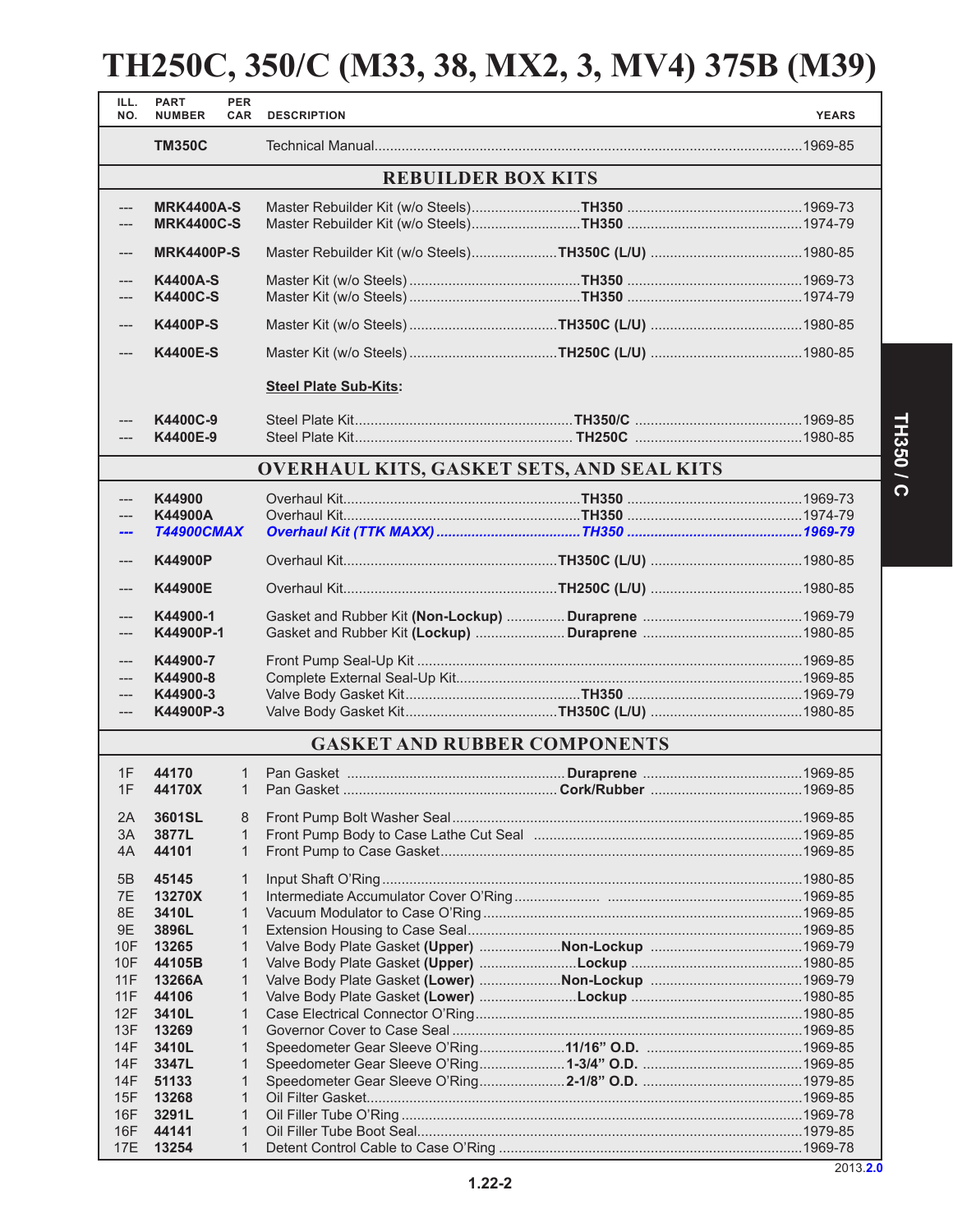| ILL.<br>NO.         | <b>PART</b><br><b>NUMBER</b> | <b>PER</b><br><b>CAR</b> | <b>DESCRIPTION</b>                                       |  | <b>YEARS</b> |  |  |
|---------------------|------------------------------|--------------------------|----------------------------------------------------------|--|--------------|--|--|
|                     |                              |                          | <b>GASKET AND RUBBER COMPONENTS - Cont'd.</b>            |  |              |  |  |
| 17E                 | 44142                        | $\mathbf{1}$             |                                                          |  |              |  |  |
| 55F                 | 3991L                        | $\mathbf 1$              |                                                          |  |              |  |  |
| 55F                 | 3991LX                       | $\mathbf 1$              |                                                          |  |              |  |  |
| $---$               | 44140                        | $\mathbf{1}$             |                                                          |  |              |  |  |
| ---                 | 201203                       | $\mathbf{1}$             |                                                          |  |              |  |  |
|                     | 201205                       | $\mathbf{1}$             |                                                          |  |              |  |  |
|                     | 201208C                      | $\mathbf{1}$             | Transfer Case to Adapter Gasket 4WD - 208 T-Case 1969-85 |  |              |  |  |
|                     |                              |                          |                                                          |  |              |  |  |
|                     | <b>CLUTCH PLATES</b>         |                          |                                                          |  |              |  |  |
| 30A                 | 44404                        | $2 - 3$                  |                                                          |  |              |  |  |
| 31A                 | 44405                        | $2 - 3$                  |                                                          |  |              |  |  |
|                     |                              |                          |                                                          |  |              |  |  |
| 33B                 | 44304                        | $3-4$                    |                                                          |  |              |  |  |
| 33B                 | 44304B                       | $\overline{4}$           |                                                          |  |              |  |  |
| 34 <sub>B</sub>     | 44305                        | $3-4$                    |                                                          |  |              |  |  |
| 34B                 | 44306                        | AR I                     |                                                          |  |              |  |  |
| 36C                 | 44304                        | $4 - 5$                  |                                                          |  |              |  |  |
| 36C                 | 44304B                       | $\overline{4}$           |                                                          |  |              |  |  |
| 37C                 | 44305                        | $4 - 5$                  |                                                          |  |              |  |  |
| 37C                 | 44306                        | AR I                     |                                                          |  |              |  |  |
|                     |                              |                          |                                                          |  |              |  |  |
| 39D                 | 44321A                       | $3-5$                    |                                                          |  |              |  |  |
| 39D                 | 44321                        | $\overline{4}$           |                                                          |  |              |  |  |
| 40D                 | 44505                        | $3 - 5$                  |                                                          |  |              |  |  |
| 40D                 | 44505X                       |                          |                                                          |  |              |  |  |
| ---                 | <b>K4400C-F</b>              | $\mathbf{\mathbf{1}}$    |                                                          |  |              |  |  |
| ---                 | <b>K4400HP-F</b>             | $\mathbf{1}$             |                                                          |  |              |  |  |
| ---                 | <b>K4400HP-9</b>             | $\mathbf{1}$             |                                                          |  |              |  |  |
|                     | <b>METAL CLAD SEALS</b>      |                          |                                                          |  |              |  |  |
| 50A                 | 44526                        | $\mathbf{1}$             |                                                          |  |              |  |  |
| 51E                 | 45551                        | $\mathbf{1}$             |                                                          |  |              |  |  |
| 54F                 | 44507                        | $\mathbf{1}$             |                                                          |  |              |  |  |
| 55F                 | 3991LX                       | $\mathbf{1}$             |                                                          |  |              |  |  |
| <b>BUSHINGS</b>     |                              |                          |                                                          |  |              |  |  |
| ---                 | K44980                       | $\mathbf{1}$             |                                                          |  |              |  |  |
|                     | K44980X                      | 1                        |                                                          |  |              |  |  |
|                     |                              |                          |                                                          |  |              |  |  |
| 60A                 | 8005                         | $\mathbf{1}$             |                                                          |  |              |  |  |
| 61A l               | 34002                        | $\mathbf{1}$             |                                                          |  |              |  |  |
| 61A                 | 44001                        | $\mathbf{1}$             |                                                          |  |              |  |  |
| 62A                 | 44002                        | 2                        |                                                          |  |              |  |  |
| 63B                 | 44004                        | $\mathbf{1}$             |                                                          |  |              |  |  |
| 63B                 | 44004X                       | $\mathbf{1}$             |                                                          |  |              |  |  |
| 64C                 | 44005                        | 1                        |                                                          |  |              |  |  |
| 65C                 | 44003                        | 2                        |                                                          |  |              |  |  |
| 66D                 | 44003                        | $\mathbf{1}$             |                                                          |  |              |  |  |
| 67E                 | 8004C                        | $\mathbf{1}$             |                                                          |  |              |  |  |
| 67E                 | 8004P                        | $\mathbf{1}$             |                                                          |  |              |  |  |
| 68E                 | 44007                        | $\mathbf 1$              |                                                          |  |              |  |  |
| 68E                 | 44007A                       | $\mathbf{1}$             |                                                          |  |              |  |  |
|                     |                              |                          |                                                          |  |              |  |  |
| 69E                 | 8008                         | $\mathbf 1$              |                                                          |  |              |  |  |
| 69E                 | 45008                        | 1                        |                                                          |  |              |  |  |
| 69E                 | 45008T                       | $\mathbf{1}$             |                                                          |  |              |  |  |
| $\qquad \qquad - -$ | 34921                        | $\mathbf{1}$             |                                                          |  |              |  |  |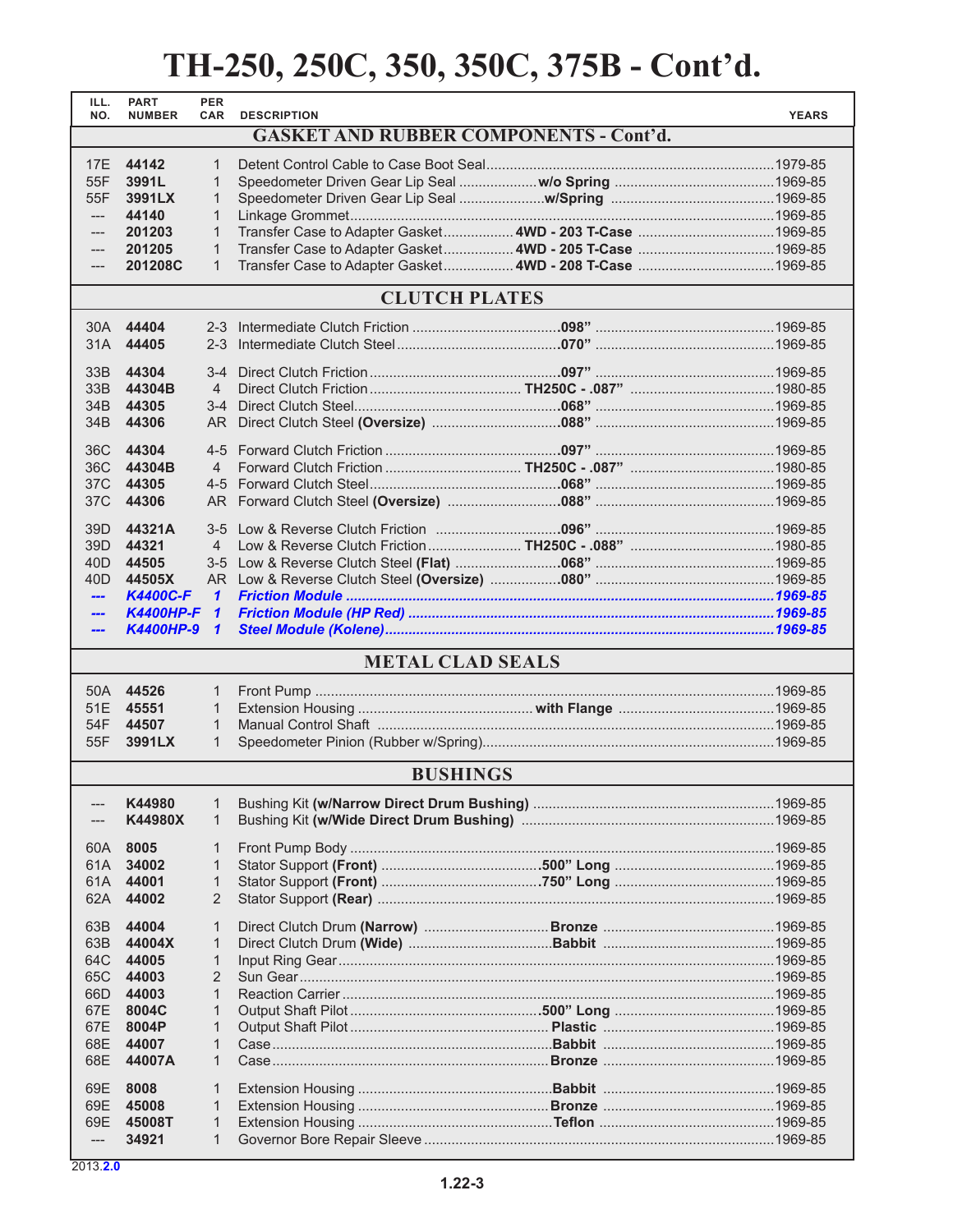| ILL.<br>NO.                        | <b>PART</b><br><b>NUMBER</b> | <b>PER</b><br><b>CAR</b> | <b>DESCRIPTION</b>                                           |  | <b>YEARS</b> |  |
|------------------------------------|------------------------------|--------------------------|--------------------------------------------------------------|--|--------------|--|
| <b>SEALING RINGS</b>               |                              |                          |                                                              |  |              |  |
|                                    |                              |                          |                                                              |  |              |  |
| ---<br>---                         | K44901<br>K44902             | $\mathbf{1}$<br>1        |                                                              |  |              |  |
| ---                                | K44904                       | $\mathbf{1}$             |                                                              |  |              |  |
|                                    |                              |                          |                                                              |  |              |  |
| 75A                                | 44403                        | 3                        |                                                              |  |              |  |
| 76A                                | 44402                        | 2                        |                                                              |  |              |  |
| 77B                                | 44410                        | 1                        |                                                              |  |              |  |
| 78E                                | 44407                        | $\mathbf{1}$             |                                                              |  |              |  |
| 78E                                | 44407T                       | $\mathbf{1}$             |                                                              |  |              |  |
| 79E                                | 44406                        | $\mathbf{1}$             |                                                              |  |              |  |
| 79E                                | 44406A                       | $\mathbf{1}$             |                                                              |  |              |  |
| 79E                                | 44406AT                      | $\mathbf{1}$             |                                                              |  |              |  |
| 80F                                | 44408                        | $\mathbf{1}$             |                                                              |  |              |  |
| 80F                                | 44408A                       | $\mathbf{1}$             |                                                              |  |              |  |
| 80F                                | 44408AT                      | $\mathbf{1}$             |                                                              |  |              |  |
| $---$                              | 44408                        | $\mathbf{1}$             | Intermediate Servo Piston (Outer)  TH250 - Cast Iron 1972-75 |  |              |  |
| $---$                              | 44409                        | $\mathbf{1}$             |                                                              |  |              |  |
| $---$                              | 46210                        | $\mathbf{1}$             | Intermediate Band Apply Pin TH250C - Teflon 1980-85          |  |              |  |
| 81F                                | 44409                        | $\mathbf{1}$             |                                                              |  |              |  |
| 81F                                | 44408A                       | $\mathbf{1}$             |                                                              |  |              |  |
| 81F                                | 44408AT                      | $\mathbf{1}$             |                                                              |  |              |  |
| <b>THRUST WASHERS AND BEARINGS</b> |                              |                          |                                                              |  |              |  |
| ---                                | K44942                       | $\mathbf{1}$             |                                                              |  |              |  |
|                                    | K44942B                      | $\mathbf{1}$             |                                                              |  |              |  |
|                                    |                              |                          |                                                              |  |              |  |
| 88A                                | 44219                        |                          |                                                              |  |              |  |
| 88A                                | 44219A                       |                          |                                                              |  |              |  |
|                                    | 88A 44219B                   |                          |                                                              |  |              |  |
| 88A                                | 44219E                       |                          |                                                              |  |              |  |
|                                    | 88A 44219F                   |                          |                                                              |  |              |  |
|                                    | 89A 44208                    |                          |                                                              |  |              |  |
| 89A                                | 44208A                       |                          |                                                              |  |              |  |
| 89A                                | 44208B*                      |                          |                                                              |  |              |  |
|                                    |                              |                          |                                                              |  |              |  |
| 89A                                | 44211                        | 1                        |                                                              |  |              |  |
| 90B                                | 44211                        | 1                        |                                                              |  |              |  |
| 91C                                | 44209*                       | $\mathbf{1}$             |                                                              |  |              |  |
| 92C                                | 44213*                       | $\mathbf{1}$             |                                                              |  |              |  |
| 92C                                | 44430                        | 1                        |                                                              |  |              |  |
| 95 <sub>D</sub>                    | 44215*                       | 1                        |                                                              |  |              |  |
| 96 <sub>D</sub>                    | 44216*                       | 1                        |                                                              |  |              |  |
| 96D                                | 44431                        | 1                        |                                                              |  |              |  |
| 97 <sub>D</sub>                    | 51422                        | 1                        |                                                              |  |              |  |
|                                    |                              |                          |                                                              |  |              |  |
| 98 <sub>D</sub>                    | K44440                       | 1                        |                                                              |  |              |  |
| 98D                                | 44220                        |                          |                                                              |  |              |  |
| 98D                                | 44220B                       |                          |                                                              |  |              |  |
| 98 <sub>D</sub>                    | 44220C                       |                          |                                                              |  |              |  |
| 98 <sub>D</sub>                    | 44220D                       |                          |                                                              |  |              |  |
| <b>BANDS</b>                       |                              |                          |                                                              |  |              |  |
|                                    |                              |                          |                                                              |  |              |  |
|                                    | 100A 44415                   | 1                        |                                                              |  |              |  |
|                                    |                              |                          |                                                              |  |              |  |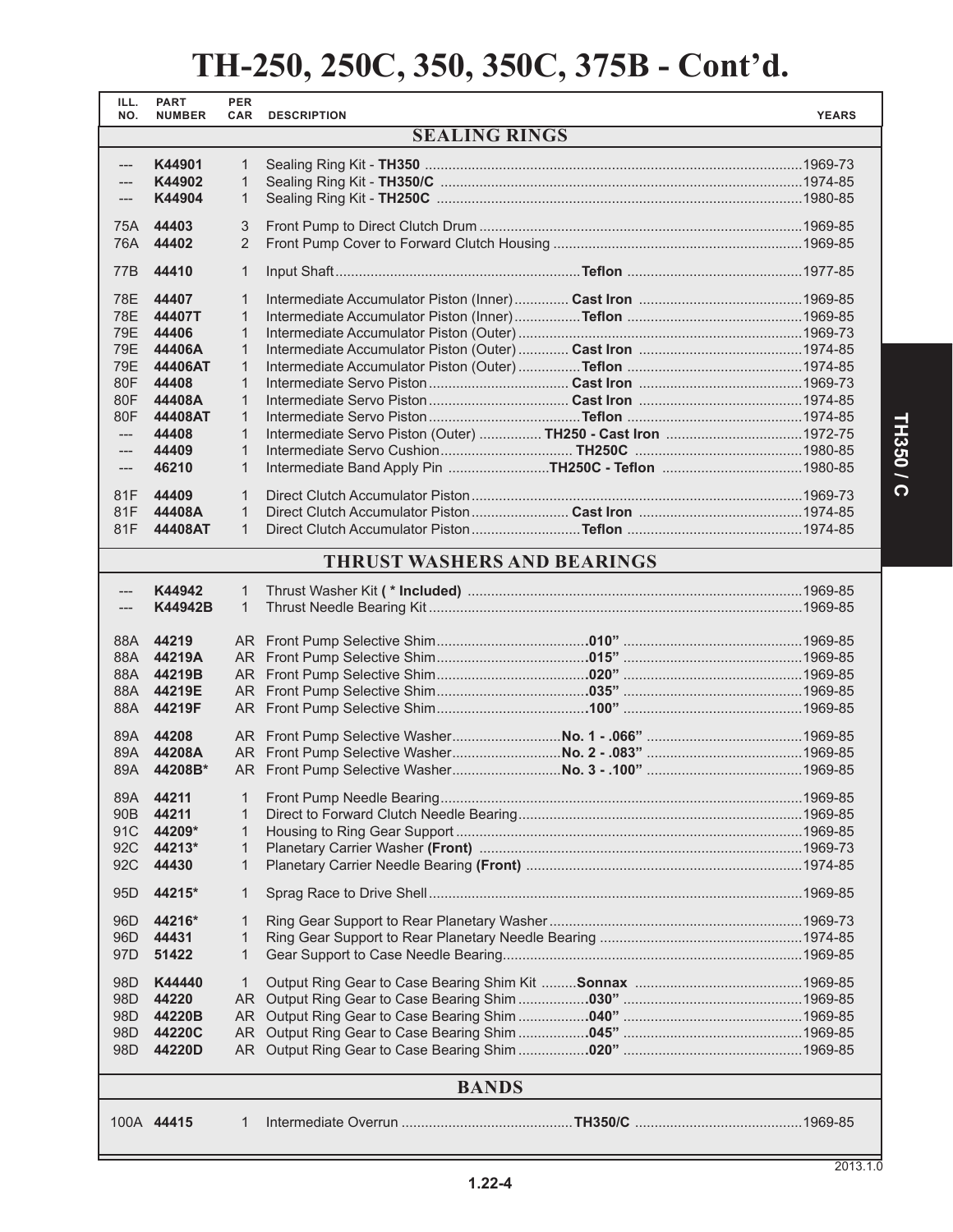| ILL.<br>NO.                                                                                                 | <b>PART</b><br><b>NUMBER</b> | <b>PER</b><br><b>CAR</b> | <b>DESCRIPTION</b>                                   |  | <b>YEARS</b> |  |
|-------------------------------------------------------------------------------------------------------------|------------------------------|--------------------------|------------------------------------------------------|--|--------------|--|
| <b>TRANSMISSION OIL FILTERS</b>                                                                             |                              |                          |                                                      |  |              |  |
|                                                                                                             | 105F 44800                   | 1                        |                                                      |  |              |  |
|                                                                                                             | 105F 44800M                  | $\mathbf{1}$             |                                                      |  |              |  |
|                                                                                                             | 105F 44802                   | $\mathbf{1}$             |                                                      |  |              |  |
|                                                                                                             | 106F ATK-12                  | $\mathbf{1}$             |                                                      |  |              |  |
|                                                                                                             | 106F ATK-48                  | $\mathbf{1}$             |                                                      |  |              |  |
|                                                                                                             | 111F 44602*                  | $\mathbf{1}$             |                                                      |  |              |  |
|                                                                                                             | 111F 44602*                  | 1                        |                                                      |  |              |  |
|                                                                                                             | 112F 44601*                  | $\mathbf{1}$             |                                                      |  |              |  |
|                                                                                                             |                              |                          | * Please See Page 1.33-10 for Visual Identification. |  |              |  |
|                                                                                                             |                              |                          | <b>VACUUM MODULATORS</b>                             |  |              |  |
|                                                                                                             | 115E 34820R                  | $\mathbf{1}$             | Dual Red Stripe Adustable  1-1/16" Diaphragm 1969-85 |  |              |  |
|                                                                                                             |                              |                          |                                                      |  |              |  |
|                                                                                                             | 115E 44820X                  | 1                        |                                                      |  |              |  |
|                                                                                                             |                              |                          | <b>ROLLER CLUTCHES</b>                               |  |              |  |
|                                                                                                             | 119B 44814                   | 1                        |                                                      |  |              |  |
|                                                                                                             | 120D 44815                   | 1                        |                                                      |  |              |  |
|                                                                                                             |                              |                          |                                                      |  |              |  |
|                                                                                                             |                              |                          | <b>SPRINGS</b>                                       |  |              |  |
|                                                                                                             | 123E 44837                   | 1                        |                                                      |  |              |  |
|                                                                                                             | 123E 44772G                  | $\mathbf{1}$             |                                                      |  |              |  |
|                                                                                                             | 124F 44773P                  | $\mathbf{1}$             |                                                      |  |              |  |
|                                                                                                             |                              |                          | <b>SHIFT ENHANCEMENT KITS</b>                        |  |              |  |
|                                                                                                             | K44944                       | $\mathbf{1}$             |                                                      |  |              |  |
| ---                                                                                                         | <b>ST44944</b>               | $\mathbf{1}$             |                                                      |  |              |  |
| ---                                                                                                         | <b>K44889LB</b>              | $\mathbf{1}$             |                                                      |  |              |  |
| ---                                                                                                         | 350-1 & 2                    | $\mathbf{1}$             |                                                      |  |              |  |
| ---                                                                                                         | 350C-1 & 2                   | $\mathbf{1}$             |                                                      |  |              |  |
| ---                                                                                                         | $350 - 3$                    | 1                        |                                                      |  |              |  |
|                                                                                                             | <b>ELECTRONIC COMPONENTS</b> |                          |                                                      |  |              |  |
|                                                                                                             | 125E 44875                   | 1                        |                                                      |  |              |  |
|                                                                                                             |                              |                          |                                                      |  |              |  |
|                                                                                                             | 126F 45878<br>126F 51878     | 1<br>1                   |                                                      |  |              |  |
|                                                                                                             |                              |                          |                                                      |  |              |  |
|                                                                                                             | 127F 45877                   | 1                        |                                                      |  |              |  |
|                                                                                                             | 127F 45876R                  | 1                        |                                                      |  |              |  |
|                                                                                                             | 128F 44870                   | 1                        |                                                      |  |              |  |
|                                                                                                             | 128F 44870B                  | 1                        |                                                      |  |              |  |
|                                                                                                             | 128F 44870C                  | $\mathbf{1}$             |                                                      |  |              |  |
| <b>MISCELLANEOUS AND HARD PARTS</b>                                                                         |                              |                          |                                                      |  |              |  |
| Note: When ordering Hard Parts, please add the appropriate suffix: (-R) Reman, (-U) Used, (-A) Aftermarket. |                              |                          |                                                      |  |              |  |
|                                                                                                             |                              |                          | <b>Pump Components and Hard Parts:</b>               |  |              |  |
|                                                                                                             |                              |                          |                                                      |  |              |  |
|                                                                                                             | 130A K44965<br>130A K44967   | 1<br>1                   |                                                      |  |              |  |
|                                                                                                             |                              |                          |                                                      |  |              |  |